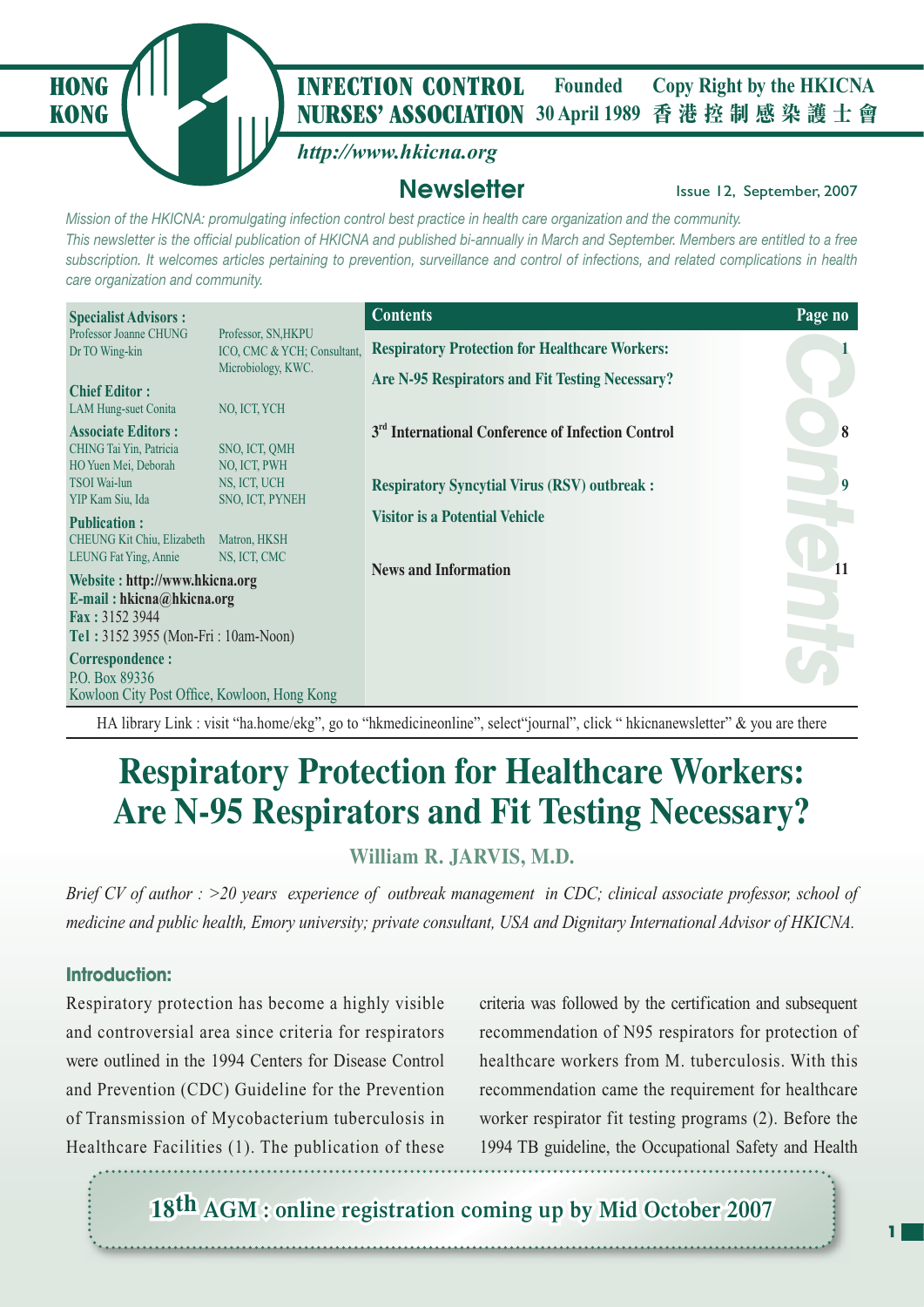Administration (OSHA) and the CDC's National Institute for Occupational Health and Safety (NIOSH) had not issued specific recommendations for respiratory protection for healthcare workers or enforced general regulations for respiratory protection of workers in general (previously enforced for industrial and manufacturing settings). It is critical that those outside the United States responsible for making recommendations for respiratory protection for healthcare workers better understand how the current U.S. healthcare worker respiratory protection recommendations were made. In particular, it is critical to understand: 1) the circumstances that led to the first respirator recommendations for healthcare workers in the United States; 2) the U.S. Federal Agencies that formulate those recommendations; 3) the methods used by these Agencies to derive these recommendations, and 4) the scientific evidence that support or refute those recommendations.

# **The U.S. Federal Agencies and Respiratory Protection Programs:**

In the United States, OSHA, a Federal Agency in the Department of Labor, has legal authority for worker protection. Such protection includes regulation of respiratory protection of workers, including healthcare workers. OSHA, which has for many years regulated worker protection in non-healthcare settings, such as mines and manufacturing plants where they protect workers from chemicals and fumes, had not been applied respiratory protection standards in healthcare settings until the United States experienced multidrug-resistant M. tuberculosis (MDR-TB) outbreaks in the early 1990s (3-8). Prior to these outbreaks, masks (not certified by NIOSH) had been recommended for protection of healthcare workers against infectious agents (9-11). At the time of these MDR-TB outbreaks, many healthcare workers, particularly those in non-patient contact positions and their unions, were concerned that they were at risk of M. tuberculosis infection in healthcare settings and that adequate respiratory protection was not being mandated for them. As a result, OSHA established the Tuberculosis (TB) Standard in 1992. This Standard required the use of N95 respirators (or higher levels of protection) for protection of healthcare workers from M. tuberculosis. In addition, the Standard required that healthcare workers be fit tested to insure that the respirator fit well.

### **NIOSH Respirator Certification Program:**

When making respirator recommendations, the OSHA works closely with the CDC's NIOSH, the U.S. Federal Agency that certifies respirators. By certifying respirators, NIOSH tests and documents that the specific respirator will filter particles of a specific size, depending upon the level of the respirator. NIOSH only certifies respirators; that is they do specified testing of different types of respirators, evaluate their filtration characteristics, and certify what size and per cent of particles of various sizes that the respirators will filter. Such testing is not designed for masks and NIOSH does not test or certify masks. For example, an N95 respirator is certified to filter 95% of particles  $>0.3$ microns in size. Since, NIOSH does not certify masks (such as surgical masks) and OSHA must recommend a NIOSHcertified respirator, OSHA would never recommend masks for healthcare worker respiratory protection, even if published data showed they are as protective as a NIOSHcertified respirator. NIOSH certifies three levels of filter efficiency, 95%, 99%, and 99.97% and three levels of filter resistance to efficiency degradation (N, R, and P). Thus, there are a total of 9 classes of filters.

### **OSHA Respirator Programs:**

OSHA is the U.S. Federal Agency that develops Standards that regulate worker's safety and health, including those in healthcare settings. The Respiratory Protection Standard (29 CFR 1910.134) includes a wide variety of topics including: permissible practice; definitions; respirator program; selection of respirators; medical evaluation; fit testing; use of respirators; maintenance and care; breathing air quality and use; identification of filters, cartridges, and canisters; training and information; program evaluation; recordkeeping; dates; and appendices of fit testing procedures, user seal checks, cleaning procedures, and medical questionnaire. The standard defines two different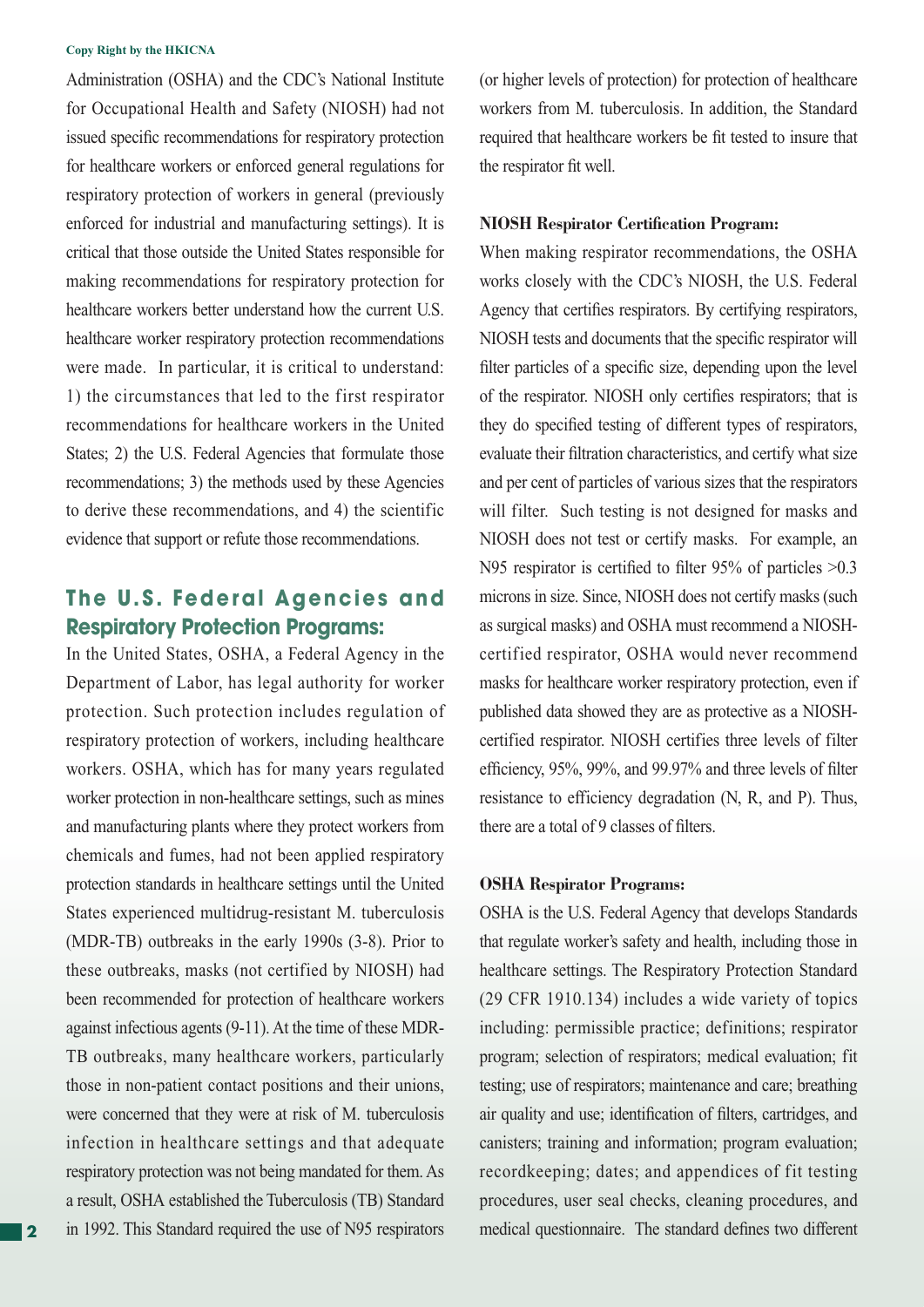respirator types: air purifying which removes contaminates before reaching the breathing zone and atmosphere supplying which provides fresh air from an external source. High efficiency particulate air filters (HEPA) are defined as filters that have at least 99.97% efficient in removing mono-dispersed particles 0.3 micrometers in diameter; equivalent NIOSH 42 CFR 84 particulate filters are the  $N100$ ,  $R100$ , and  $P100$  filters. A negative pressure respirator is one in which the air pressure inside the facepiece is negative during inhalation with respect to the ambient air pressure outside the respirator. An air purifying respirator uses a blower to force the ambient air through air-purifying elements to the inlet covering.

In the United States, OSHA's Respiratory Protection Standard applies to physicians or other licensed health care professionals. OSHA requires a respirator program for healthcare workers. The respirator program must include a written program with work-specific procedures when respirators are needed, a program administrator, and the employer must provide respirators, training, and medical evaluations at no cost to the employees. The respirator program elements include: selection, medical evaluation, fit testing, use, maintenance and care, breathing air quality and use, training, and program evaluation. For selection of respirators, the employer must select and provide an appropriate respirator based on the respiratory hazards to which the worker is exposed and workplace and other factors that affect respirator performance. The respirator must be selected from a NIOSH-certified respirator. A medical evaluation to determine the employee's ability to use a respirator must be provided before fit testing and use. Before an employee uses any respirator with a negative or positive pressure tight-fitting face-piece, OSHA requires that the employee must be fit tested with the same make, model, style, and size of respirator that will be used (using an OSHA-accepted protocol). Employees must pass an appropriate qualitative fit test (QLFT) or quantitative fit test (QNFT) before initial use, whenever a different respirator face-piece is used and at least annually thereafter. In addition, fit testing must be conducted whenever there are changes in the employee's physical condition (e.g., facial

### **Copy Right by the HKICNA**

scarring, dental changes, cosmetic surgery, or obvious changes in body weight) that could affect respirator fit. The QLFT uses a challenge agent, vapor, or aerosol. Fit is inadequate if a presence of the agent is detected (irritation, taste, or odor). The QNFT uses an actual measurement of the level of the agent both inside and outside the respirator. The fit test must be administered using an OSHA-accepted QLFT or QNFT protocol. For the QLFT, isoamyl acetate, saccharin, bitrex, or irritant smoke is used. For the QNFT, a generated aerosol (corn, salt or DEHP), condensation nuclei counter, or controlled negative pressure is used. Using the QNFT a fit factor can be estimated; this is a quantitative estimated of the fit of the particular respirator to a specific individual. The fit factor is a ratio of the concentration of a substance in the ambient air to the concentration of a substance inside the respirator.

### **Respirator Selection:**

To select the correct respirator for protection against particulates, OSHA and NIOSH require that the following conditions must be known: the identity and concentration of the particulates in the workplace air; the OSHA permissible exposure limit (PEL), the NIOSH recommended exposure limit (REL), or other occupational exposure limit for the contaminant; the hazard ratio (HR) (i.e., the airborne particulate concentration divided by the exposure limit); the Assigned Protection Factor (APF) for the class of respirator (the APF should be greater than the HR); and the immediately dangerous to life or health (IDLH) concentration, including oxygen deficiency. Multiplying the occupational exposure limit by the APF for a respirator gives the maximum workplace concentration in which that respirator can be used. Many of these levels/ factors can be determined for chemicals, but are not known for infectious agents.

In most industrial settings, OSHA and NIOSH have used a respirator selection logic (RSL) process to provide guidance to respiratory program administrators on respiratory selection. Such an RSL was used in 1994 to arrive at the respiratory protection recommendations for M. tuberculosis. To use this selection logic, the user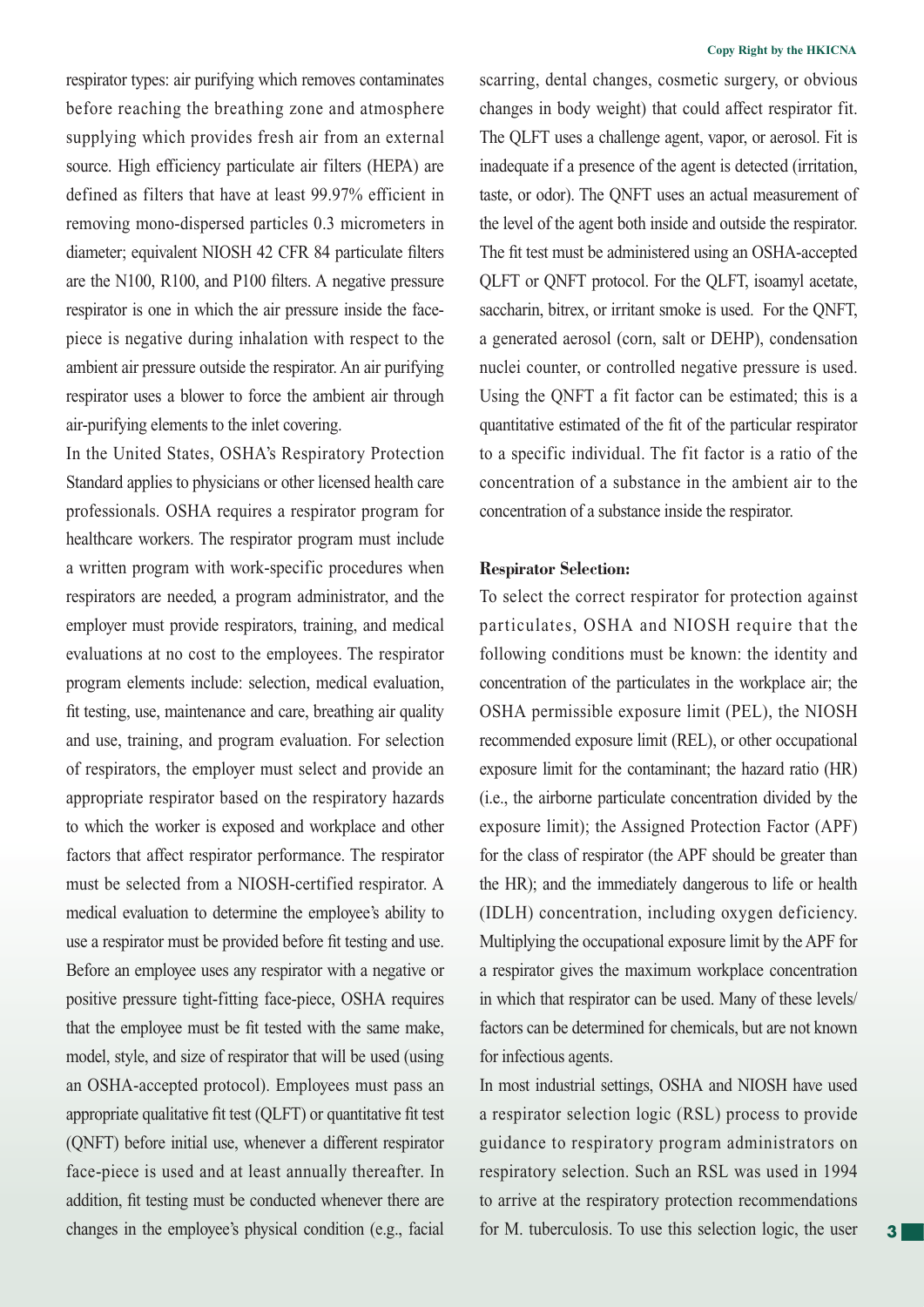must first assemble the necessary toxicologic, safety, and other relevant information for each respiratory hazard, including the following: general use conditions, including determination of contaminant(s); physical, chemical, and toxicological properties of the contaminant(s); NIOSH-recommended exposure limit (REL), OSHA permissible exposure limit (PEL), American Conference of Governmental Industrial Hygienists (ACGIH) Threshold Limit Value (TLV), State-OSHA exposure limit, American Industrial Hygiene Association (AIHA) Workplace Environmental Exposure Limit (WEEL), or other applicable occupational exposure limit; expected concentration of each respiratory hazard; immediately dangerous to life or health (IDLH) concentration; oxygen concentration or expected oxygen concentration; eye irritation potential; and environmental factors, such as presence of oil aerosols. For most infectious agents, many of these factors are unknown.

In 1987, NIOSH published the NIOSH Respirator Decision Logic (RDL). Since then, the OSHA has promulgated a revision to their respirator use regulation (29CFR1910.134 published on January 8, 1998), and NIOSH has promulgated the revised respirator certification standard (42CFR84 on June 8, 1995). The 2004 NIOSH RSL specifically states that "this RSL is not intended to be used for selection of respirators for protection against infectious agents or for chemical, biological, radiological or nuclear (CBRN) agents of terrorism. While respirators can provide appropriate protection against these agents, the information necessary to use the selection logic is generally not available for infectious disease or bioterrorism agents (e.g., exposure limits, airborne concentration" (NIOSH Publication No. 2005-100: NIOSH Respirator Selection Logic 2004). Thus, many of the mainly theoretical aspects of respirator selection, including the RSL are not appropriate for application to infectious agents in healthcare settings.

# **Science vs. Regulation: Is N95 Fit Testing Required?**

In the United States, OSHA and NIOSH have

regulatory powers and legal authority to make respirator recommendations and require use of fit testing whenever a respirator is used to protect a healthcare worker. However, in contrast to industry or manufacturing workers with exposures to chemicals, as mentioned above, often the data needed to determine which respirator or respiratory protection device filtration capacity is needed for infectious agents to which healthcare worker might have exposure are not available. In such instances (and thus most healthcare setting recommendations), the respirator recommendations often are made using the worst case scenario, such as that one particle of the agent will cause infection and death, rather than in-use data that might document that a non-NIOSH certified respiratory protective device, such as a mask, might be effective in preventing healthcare worker infection. Current OSHA policy permits the use of a Part 11 HEPA filter or any Part 84 particulate filter for protection against M. tuberculosis. On December 31, 2003, OSHA announced that it would apply the general respiratory protection standard to healthcare facilities and that this would require annual fit testing. This includes OSHA applying the General Industry Respiratory Protection Standard to respiratory protection against M. tuberculosis. However, on December 9, 2004, President Bush signed the Omnibus Appropriations bill (fiscal year 2005 spending bill) in which the U.S. Congress stated that the fit testing requirement cannot be enforced by OSHA in healthcare settings and that OSHA is not to use any FY2005 funds to enforce the fit testing sections of this Standard in healthcare settings.

## **What Respiratory Protection Works for Protection from M. tuberculosis?**

M. tuberculosis is the most common airborne pathogen to which healthcare workers throughout the world are exposed. Furthermore, the M. tuberculosis outbreaks in the United States led to the enhancement of and enforcement of OSHA respiratory standards to healthcare workers (3-11). Thus, M. tuberculosis transmission to healthcare workers is a perfect situation to evaluate whether the evidence supports either the use of N95 respirators or the need for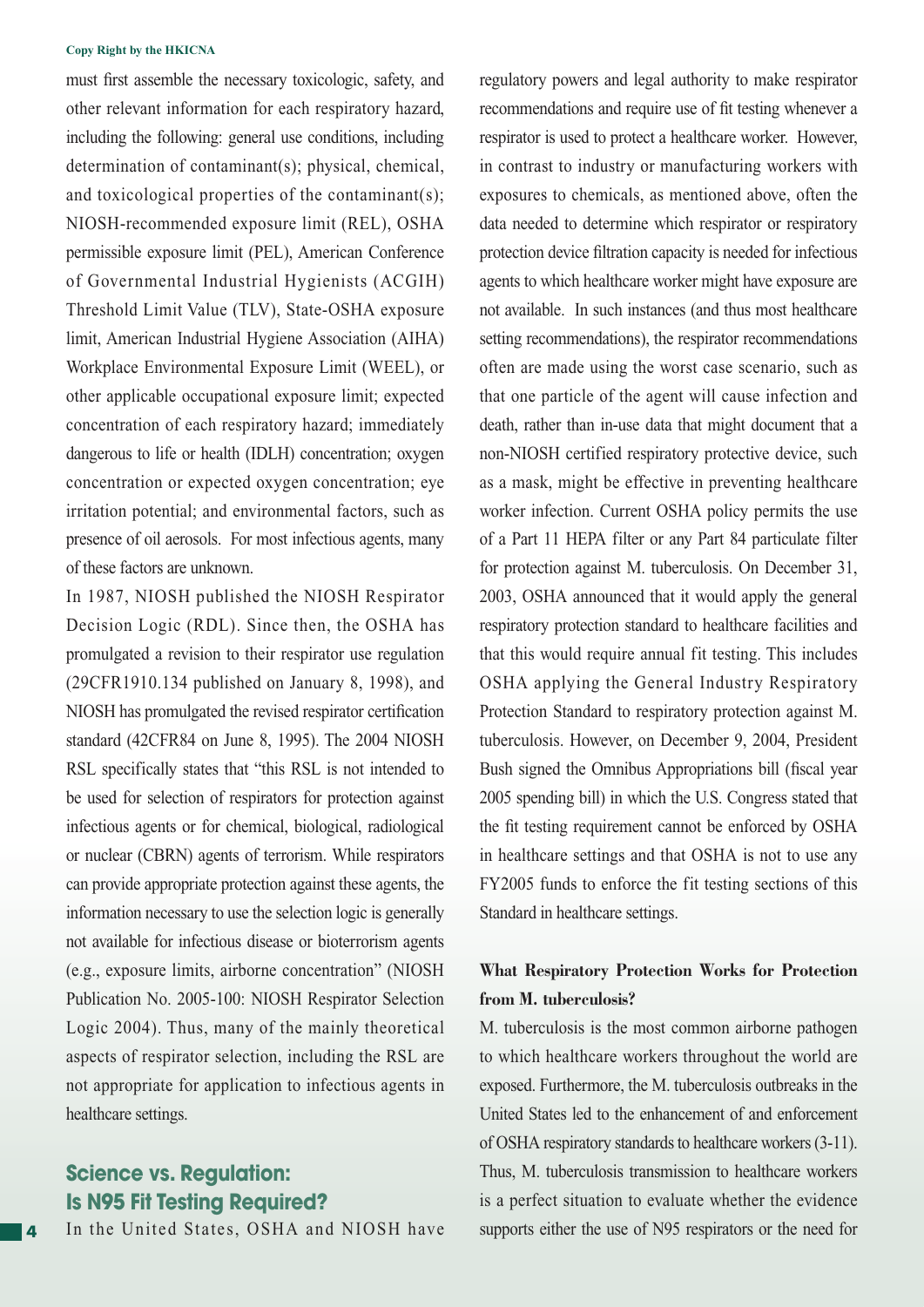fit testing. Numerous studies were conducted in the 1990s documenting that the use of dust-mist or dust-mist-fume respirators are effective in protecting healthcare workers from becoming infected when taking care of patients with M. tuberculosis (9-11). Neither these respirators nor N95 respirators were worn during the period when the MDR-TB outbreaks in the healthcare settings were occurring (3-8). Dust-mist or dust-mist-fume respirators rather than N95 respirators were worn by healthcare workers during the intervention period when the MDR-TB outbreaks were terminated and these respirators protected healthcare workers from becoming infected with M. tuberculosis (9-11). In addition, several surveys documented that most U.S. healthcare workers wore dust-mist respirators (or equivalent masks) during their care of TB patients and that their risk of M. tuberculosis infection was low (12-13). Thus, the in-use science documents the efficacy of dustmist respirators or equivalent non NIOSH-certified masks in protecting healthcare workers from becoming infected with M. tuberculosis. In fact, most data from U.S. hospitals show that the risk of acquiring M. tuberculosis infection is higher in the community than while the healthcare worker is in the hospitals setting (12-13). In all of these examples of use of dust-mist respirators to prevent M. tuberculosis, no fit testing program existed or was required, yet the healthcare workers were protected. Similarly, even when N95 respirators were initially widely introduced, most healthcare workers were not fit tested.

# **Does Fit Testing Predict In-use Protection and is it Worth the Cost?**

A number of studies have documented that the various QLFTs or QNFTs used vary in their ability to predictive good respirator fit and protection (14-18). In one study comparing three commercially available fit test QNFT methods, demonstrated that (1) the apparent performance of any fit-test depends on the reference method used, and  $(2)$  the fit-tests evaluated use different criteria to identify adequately fitting respirators (19). Even in laboratory studies, there has been variation in the ability of fit testing to predict protection. (14-18). Thus, a variety of very

### **Copy Right by the HKICNA**

complicated QNFT procedures have been developed by NIOSH; it is not clear that any of these procedures would be practical for use in healthcare settings (14-18). In fact, the rationale for the protocols for QNFT that have been developed are not available and there are few data available to describe the effect or effectiveness of the fit test exercises currently specified in the respiratory protection standards. In one study, the method of exercise used in the fit test had a marked impact on the outcome of the test (single vs. multiple respirator donning and bend over vs. talking exercise) (20). Thus, it is not surprising that most studies of in-use protection, fit testing has not been predictive of the ability of the respirator to protect workers even in the industrial setting. In one study of the ability of the fit test to predict worker protection in the pharmaceutical industry, found a 69% failure rate of the respirators in use (21). Respirator failure was not associated with frequency of use, years of experience using a respirator, respirator training in the current or previous job.

Several conclusions can be derived from existing data: 1) that QLFT not predict respiratory protection as well as QNFT; 2) that even QNFT can be quite complicated and vary in their ability to protect the worker; 3) that both QNFT and QLFT add substantial extra expense to the respirator protection program (22); 4) few, if any, studies have evaluated the value of QLFT in predicting healthcare worker protection and 5) education of healthcare workers in the appropriate way to don respirators can significantly enhanced QLFT results (23). With all these uncertainties, the scientific data do not support routine fit testing for healthcare workers.

# **What Respiratory Protection is Needed for Severe Acute Respiratory Syndrome (SARS)?**

Since the first identification of SARS, we have witnessed an explosion in the expansion of science relating to SARS. First, the etiologic agent of SARS, a novel coronavirus, was identified using a combination of diagnostic methods, including virus isolation, electron microscopy, histology, and molecular and serologic assays (24). A variety of studies were performed to evaluate transmission,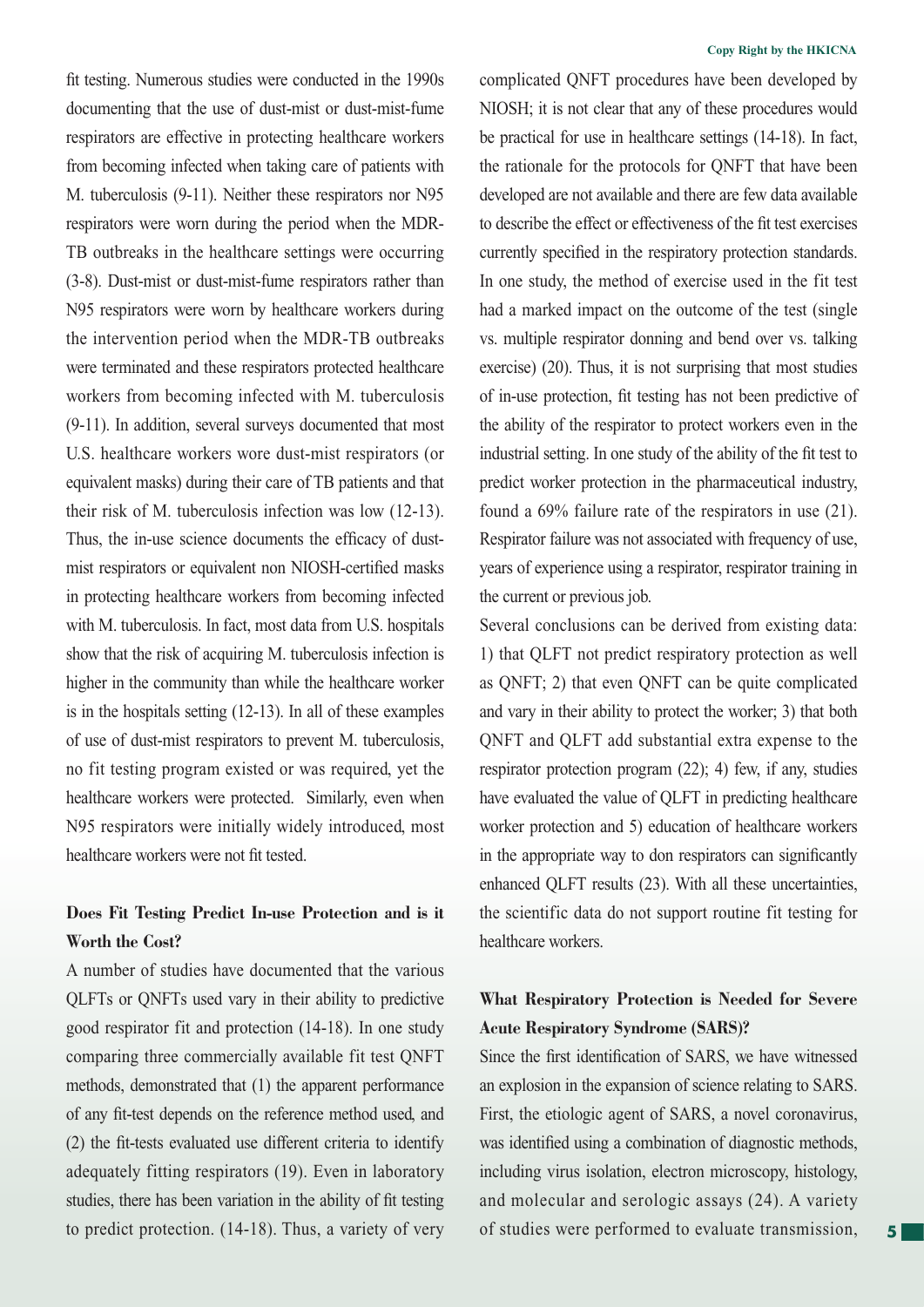particularly after the CDC initially recommended N95 respirators and suggested airborne transmission. Isakbaeva et al evaluated potential transmission from seven laboratory confirmed SARS-CoV infected persons and their 10 household contacts and found that only one possible transmission to a household contact may have occurred (as the person had traveled to a SARS affected area) (25). Seto et al evaluated what respiratory protection is necessary to prevent SARS-CoV transmission to healthcare workers (26). At five hospitals in Hong Kong, a case-control study was performed and healthcare workers were surveyed about their personnel protective equipment use ([PPE], i.e., masks, gowns, gloves, and hand hygiene [four measures], as recommended by contact and droplet precautions). They compared 241 non-infected healthcare workers to 13 SARS-CoVinfected healthcare workers; all healthcare workers had documented exposure to 11 patients with SARS. When all four PPE measures were implemented, 69 healthcare workers had exposures and none became infected. With the omission of >1 measure, all 13 healthcare workers with exposures became SARS-CoV-infected. In logistic regression analyses, only masks (of any type, not just N-95 or greater) were associated with protection. It was concluded that: a) droplet and contact precautions were adequate to significantly reduce the risk of transmission of SARS-CoV and b) the protective role of masks suggests that, in hospitals, SARS-CoV is transmitted by droplets. Only indirect and somewhat circumstantial data were used to assess the temporal and spatial distribution of SARS patients from the Amoy Gardens housing complex in Hong Kong; data suggested the possibility of a rising plume of contaminated ward air (27). However, an accompanying editorial raised the possibility that we need to think of airborne transmission of infectious agents as obligate, preferential or opportunistic; the later being what happened at the Amoy Gardens and being a rare event (28). Three studies evaluated the risk of transmission of SARS-CoV to household members or healthcare workers (29-31). In Pennsylvania, a person with SARS exposed 26 household members and none became infected (29). In

Taiwan, five patients with SARS exposed 223 healthcare workers (many with unprotected exposures); only one physician seroconverted and he had used a surgical mask for respiratory protection (30). Park et al evaluated 110 healthcare workers with exposure to laboratory-confirmed SARS-CoV patients who had exposures within three feet of six patients (31). Of those exposed, 45 healthcare workers used no mask, 72 used no eye protection, and 40 healthcare workers had skin contact. No healthcare workers became infected. These data suggest that airborne transmission is rare if ever, that the SARS coronavirus does not have transmission characteristics consistent with an airborne transmitted pathogen, but rather is spread by contact and/or droplet transmission, and that simple masks (in addition to N95 or higher respirators) would protect healthcare workers from SARS infection.

### **Conclusion:**

In the United States, respiratory protection programs are regulated by two Federal Agencies (OSHA and NIOSH). Many aspects of these programs are based upon estimates (e.g., REL), laboratory data, or are entirely theoretical in nature, particularly when applied to infectious agents, and are not based on data derived from respirator use in hospital settings. It is inappropriate to extrapolate or apply industry and/or manufacturing respiratory protection programs and respirator standards to healthcare workers, particularly with workers who desire scientific evidence to support the recommendations and not just assumptions, theoretical algorithms, formulae, and conclusions ignoring in-use data. In the United States, respirator recommendations are confused and complicated by the requirement that OSHA only recommend a NIOSH-certified respirator. NIOSH does not certify masks and therefore cannot evaluate, consider, or recommend the respiratory protective device commonly used by healthcare workers in the hospital setting. Similarly, there are no specific data documenting that respirator fit testing is needed in healthcare settings or that it enhances protection from the few infectious agents that are transmitted via the airborne route.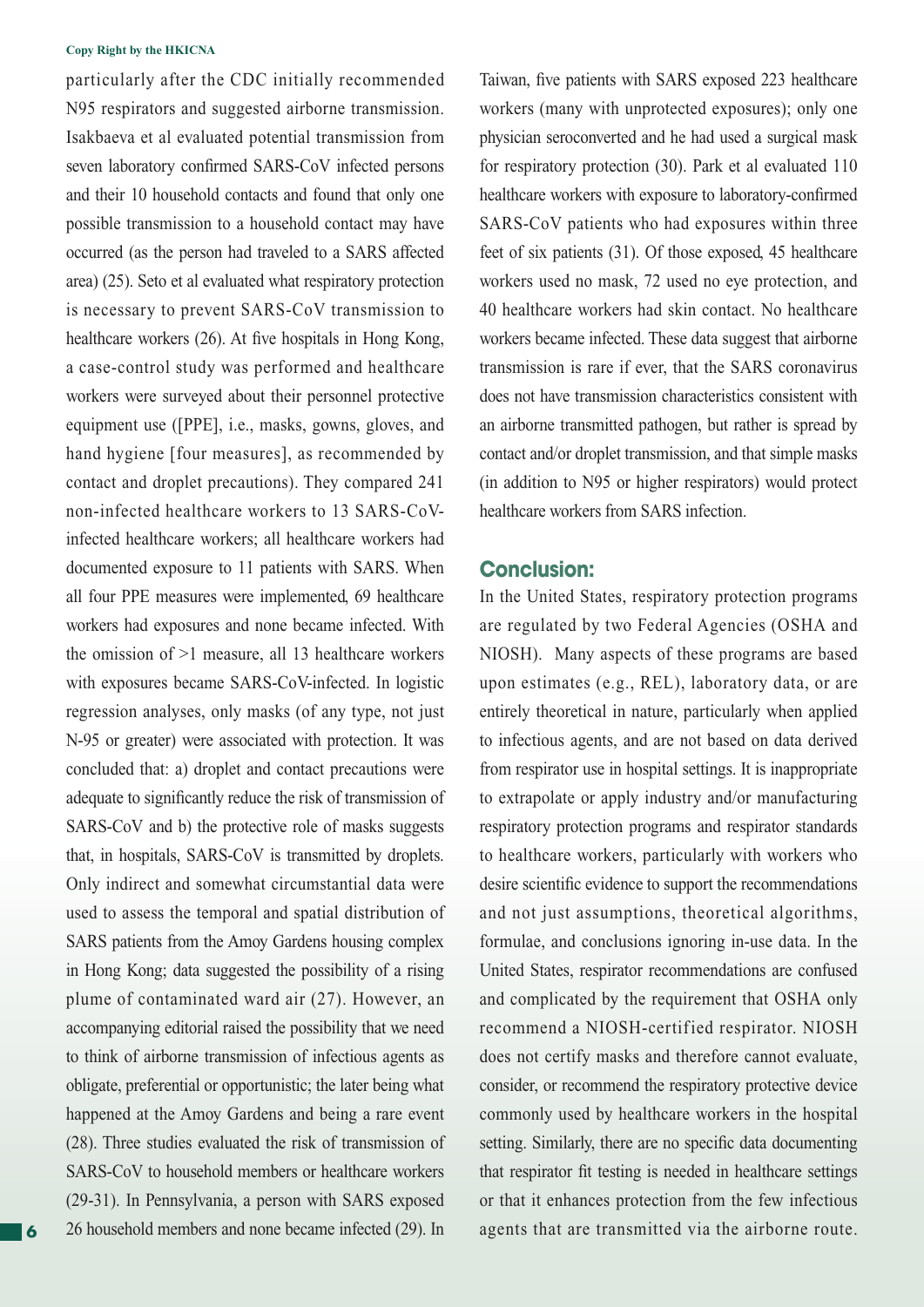Those in international healthcare facilities or regulatory agencies who are responsible for making respirator and fit testing recommendations for healthcare workers, should objectively evaluate the existing scientific evidence, particularly assessing the risk, the agents involved and their documented mode of transmission, the appropriateness of the respirator type, and whether fit testing performed in an artificial setting (i.e., classroom) and using artificial exercise (talking or walking) rather than the tasks the healthcare worker will be doing while wearing the mask, really predicts or enhances healthcare worker protection. Until such data exist, fit testing should not be required of healthcare workers who don respirators.

### **References:**

- 1. Guideline for Preventing the Transmission of Mycobacterium tuberculosis in Health-care Facilities, 1994. CDC MMWR 43(RR-13); 1-132, October 28, 1994.
- 2. Jarvis WR, Bolyard EA, Bozzi CJ, Burwen DR, Dooley SW, Martin LS, Mullan RJ, and Simone PM. Respirators, Recommendations, and Regulation: Controversy Surrounding Protection of Health Care Workers from Tuberculosis. Annals of Internal Medicine 1995; 122:142-146.
- 3. Jarvis WR. Nosocomial Transmission of Multidrug-Resistant Mycobacterium tuberculosis. American Journal of Infection Control 1995; 23:146-151.
- 4. Dooley SW, Villarino ME, Lawrence M, Salinas L, Amil S, Rullan JV, Jarvis WR, Bloch AB, and Cauthen GM. Tuberculosis in a Hospital Unit for Patients Infected with the Human Immunodeficiency Virus (HIV): Evidence of Nosocomial Transmission. Journal of the American Medical Association 1992; 267:2632-2634.
- 5. Edlin BR, Tokars JI, Grieco MH, Crawford JT, Williams J, Sordillo EM, Ong KR, Kilburn JO, Dooley SW, Castro KG, Jarvis WR, and Holmberg SD. An Outbreak of Multidrug-Resistant Tuberculosis Among Hospitalized Patients with the Acquired Immunodeficiency Syndrome: Epidemiologic Studies and Restriction Fragment Length Polymorphism Analysis. New England Journal of Medicine 1992;326:1514-1522.
- 6. Jereb JA, Klevins RM, Privett TD, Smith PJ, Crawford JT, Sharp VL, Davis BJ, Jarvis WR, Dooley SW. Tuberculosis in Health Care Workers at a Hospital with an Outbreak of Multidrug-Resistant Mycobacterium tuberculosis. The Archives of Internal Medicine 1995; 155:854-859.
- 7. Pearson ML, Jereb JA, Frieden TR, Crawford JT, Davis B, Dooley SW, and Jarvis WR. Nosocomial Transmission of Multidrug-Resistant Mycobacterium tuberculosis: A Risk to Hospitalized Patients and Health-

care Workers. Annals of Internal Medicine 1992; 117:191-196.

- 8. Beck-Sague CM, Dooley SW, Hutton MD, Otten J, Breeden A, Crawford JT, Pitchenik AE, Woodley C, Cauthen G, and Jarvis WR. Outbreak of Multidrug-Resistant Tuberculosis among Persons with HIV Infection in an Urban Hospital: Transmission to Staff and Patients and Control Measures. Journal of the American Medical Association 1992; 268:1280-1286.
- 9. Maloney SM, Pearson ML, Gordon MT, Del Castillo R, Boyle JF, and Jarvis WR. Efficacy of Control Measures in Preventing Transmission of Multidrug-Resistant Tuberculosis to Patients and Health Care Workers. Annals of Internal Medicine 1995; 122:90-95.
- 10. Wenger P, Otten J, Breeden A, Orfas D, Beck-Sague CM, and Jarvis WR. Control of Nosocomial Transmission of Multidrug-resistant Mycobacterium tuberculosis Among Healthcare Workers and HIV-Infected Patients. Lancet 1995; 345:235-240.
- 11. Stroud LA, Tokars JI, Grieco MH, Crawford JT, Culver DH, Edlin BR, Sordillo EM, Woodley CL, Gilligan ME, Schneider N, Williams J, and Jarvis WR. Evaluation of Infection Control Measures in Preventing the Nosocomial Transmission of Multidrug-Resistant Mycobacterium tuberculosis in a New York City Hospital. Infection Control and Hospital Epidemiology 1995; 16:141-147.
- 12. Fridkin SK, Manangan L, Bolyard E, SHEA, and Jarvis WR. Society for Hospital Epidemiology of America - Centers for Disease Control and Prevention TB Survey - Part I: Current Status of TB Infection Control Programs at Member Hospitals, 1989-1992. Infection Control and Hospital Epidemiology 1995; 16:129-135.
- 13. Fridkin SK, Manangan L, Bolyard E, SHEA, and Jarvis WR. Society for Hospital Epidemiology of America - Centers for Disease Control and Prevention TB Survey - Part II: Efficacy of TB Infection Control Programs at Member Hospitals, 1989-1992. Infection Control and Hospital Epidemiology 1995; 16:135-140.
- 14. Coffey CC, Lawrence RB, Campbell DL, Zhuang Z, Calvert CA, and Jensen PA. Fitting Characteristics of Eighteen N95 Filtering-Facepiece Respirators. J Occup Environ Hyg 2004; 1:262 271 and 558.
- 15. Coffey CC, Campbell DL, Myers WR, Zhuang Z, and Das S. Comparison of Six Respirator Fit-Test Methods with an Actual Measurement of Exposure in a Simulated Health Care Environment. Part I—Protocol Development. Am Industrial Hygiene Assoc J 1998; 59:852-861.
- 16. Coffey CC, Campbell DL, Myers WR, and Zhuang Z. Comparison of Six Respirator Fit-Test Methods with an Actual Measurement of Exposure in a Simulated Health Care Environment. Part II—Method Comparison Testing. Am Industrial Hygiene Assoc J 1998; 59:862-870.
- 17. Coffey CC, Campbell Dl and Zhuang A. Simulated Workplace Performance of N95 Respirators. Am Industrial Hygiene Assoc J. 1999;60:618-624.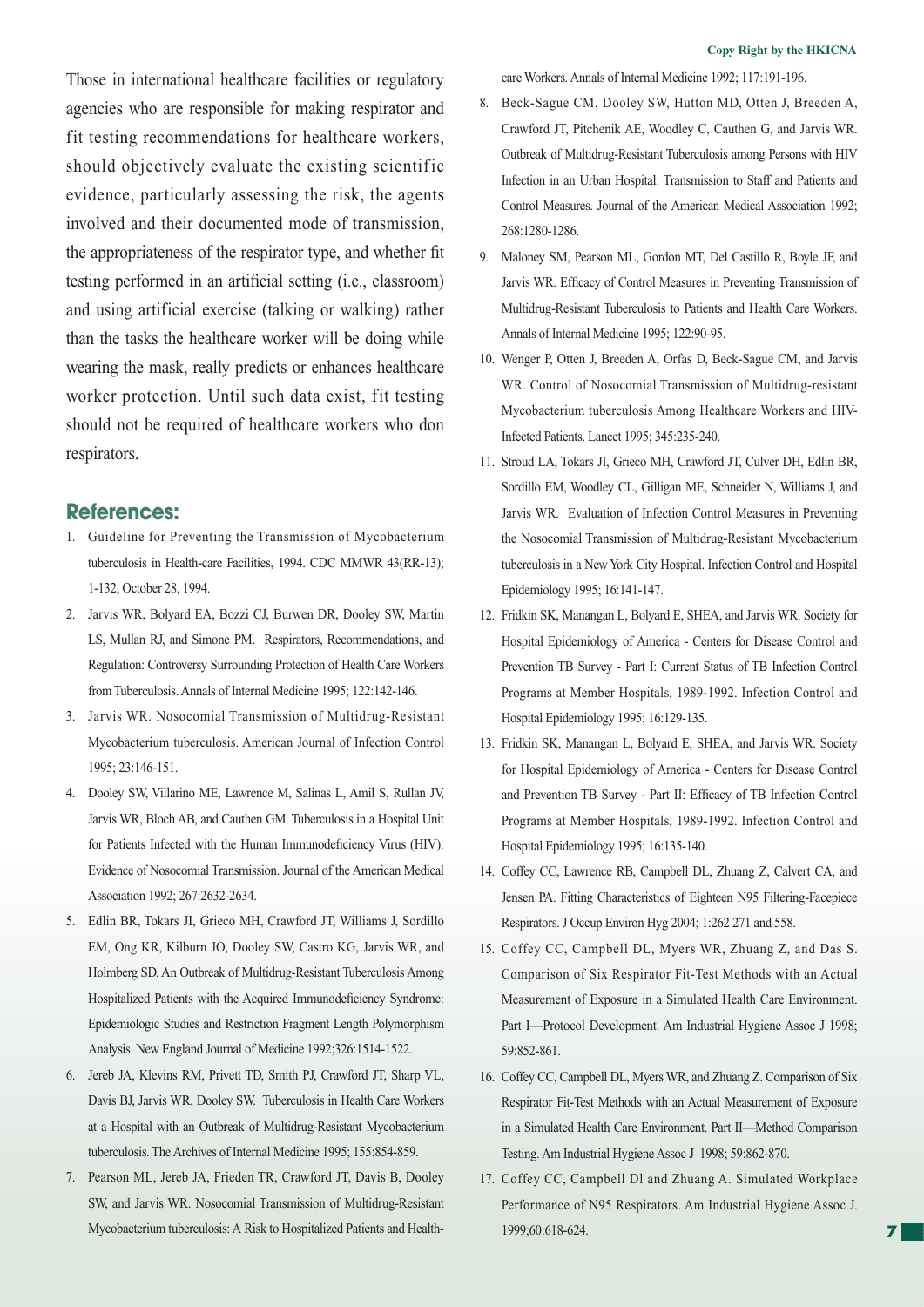- 18. Zhuang Z, Coffey CC, Jensen PA, Campbell DL, Lawrence RB, and Myers WR. Correlation Between Quantitative Fit Factors and Workplace Protection Measured in Actual Workplace Environments at a Steel Foundry. Am Industrial Hygiene Assoc J 2003; 64:730-738.
- 19. Janssen LL, Luinenburg DM, Mullins HE, and Nelson TJ. Comparison of Three Commercially Available Fit-Test Methods. Am Industrial Hygiene Assoc Journal. 2002; 63:762-767.
- 20. Crutchfield CD, Fairbank EO, and Greenstein SL. Effect of Test Exercises and Mask Donning on Measured Respirator Fit. Appl Occup Environ Hyg 1999; 14:827-837.
- 21. Burgess GL and Mashingaidze MT. Respirator Leakage in the Pharmaceutical Industry of Northwest England. Ann Occup Hyg 1999; 43:513-517.
- 22. Kellerman SE, Tokars JL, and Jarvis WR. The Costs of Healthcare worker Respiratory Protection and Fit Testing Programs. Infect Control Hosp Epidemiol 1998; 19:626-628.
- 23. Hannum D, Cycan K, Jones L, Stewart M, Morris S, Markowitz SM, Wong ES. The Effect of Respirator Training on the Ability of Healthcare Workers to Pass a Qualitative Fit Test. Infect Control Hosp Epidemiol 1996; 17:633-635.
- 24. Ksiazek TG, Erdman D, Goldsmith CS, Zaki SR, Peret T, Emery S, Tong S, Urbani C, Comer JA, Lim W, Rollin PE, Dowell SF, Ling AE, Humphrey CD, Shieh WJ, Guamer J, Paddock CD, Rota P, Fields B, DeRisi J, Yang JY, Cox N, Hughes JM, LeDuc JW, Bellini WJ, Anderson LJ, and SARS Working Group. A novel conoravirus associated with severe acute respiratory syndrome. N Eng J Med 2003; 348:1953-1966.
- 25. Isakbaeva ET, Khetsuriani N, Beard RS, Peck A, Erdman D, Monroe

SS, Tong S, Ksaizek TG, Lowther S, Pandya-Smith I, Anderson LJ, Lingappa J, Widdowson MA and the SARS Investigative Group. SARSassociated cornoavirus transmission, United States. Emerg Infect Dis 2004; 10:225-231.

- 26. Seto WH, Tsang D, Yung RW, Ching TY, Ng TK, Ho M, Ho LM, Peiris JS,and Advisors of Expert SARS Group of Hospital Authority. Effectiveness of precautions against droplet and contact in prevention of nosocomial transmission of severe acute respiratory syndrome (SARS). N Eng J Med 2003; 361:1519-1520.
- 27. Yu ITS, Li Y, Wong TW, Tam W, Chan AT, Lee JHW, Leung DYC, and Ho T. Evidence of airborne transmission of severe acute respiratory syndrome virus. N Eng J Med 2004; 350:1731-1739.
- 28. Roy CJ and Milton DK. Airborne transmission of communicable infection: the elusive pathway. N Eng J Med 2004; 350:1710-1717.
- 29. Peck AJ, Newbern EC, Feikin DR, Issakbaeva ET, Park BJ, Fehr J, LaMonte AC, Le TP, Burger TL, Rhodes LV 3rd, Weltman A, Erdman D, Ksaizek TG, Lingappa JR, and SARS Pennsylvania Case Investigation Team. Lack of SARS transmission and U.W. SARS case-patients. Emer Infect Dis 2004; 10:217-224.
- 30. Chen YC, Chen PJ, Chang SC, Kao CL, Wang SH, Wang LH, Yang PC and the SARS Research Group of National Taiwan University College of Medicine and National Taiwan University Hospital. Infection control and SARS transmission among healthcare workers, Taiwan. Emerg Infect Dis 2004;10:895-898.
- 31. Park BJ, Peck AJ, Keuhnert MJ, Newbern C, Smelser C, Comer JA, Jernigan D, McDonald LC. Lack of SARS transmission among healthcare workers, United States. Emerg Infect Dis 2004; 10:244-248.

# **3rd International Conference of Infection Control**

Breakthrough in Infection Control

# **30 August - 1 September 2008**

# **www.hkicna.org**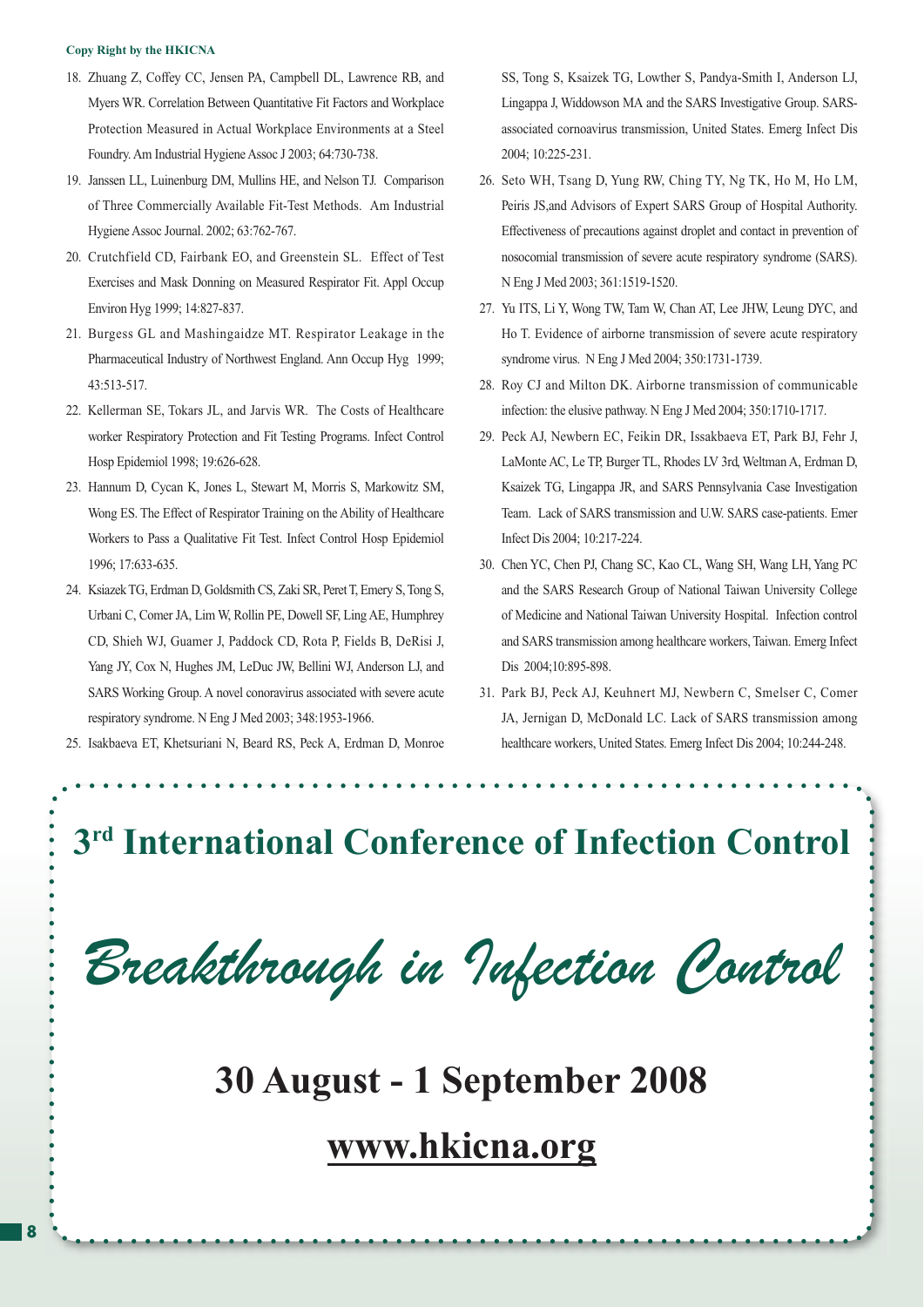# **Respiratory Syncytial Virus (RSV) outbreak : Visitor is a Potential Vehicle**

**Regina Chan, RN, BSN Infection Control Team, Prince of Wales Hospital**

### **Introduction**

Respiratory syncytial virus (RSV) is a common cause of childhood bronchiolitis and pneumonia and most children have serologic evidence of RSV infection by 2 years of age. RSV is highly contagious and easily spreads from person to person via respiratory droplets, close contact with infected persons or contact with contaminated surfaces or objects, via sharing food, toys or drinking utensils. The usual incubation period is 4 to 6 days (ranges from 2 to 8 days). In Hong Kong, RSV infection occurs mainly in spring and summer months (Lo & et al 1994, Chan & et al 1999).

The body does not develop complete immunity to the virus, and infection can occur repeatedly. RSV infections cause flu like symptoms : stuffy or runny nose, sore throat, wheezing and coughing, low-grade fever, and ear ache. Majority of the children (98.4%) presented with cough locally (Chan & et al 2007). Most children recover within 8 to 15 days. Severe disease may occur at any age, particularly among the elderly, premature babies under 6 months and in infants with chronic lung, heart, or immune problems.

### **Outbreak Investigation**

The Infection Control Team was informed of case cluster of respiratory illness in a paediatric surgical ward on Feb 26. Record review, line listing of cases, site visit and staff interview were carried out. The ward was crowded with bed spacing less than 3-feet (Figure 1). Staff routinely wears surgical masks during Flu season and none of them reported respiratory symptoms.







The first case (baby Wong) was confirmed by both immunofluorescence  $\&$  culture for RSV from nasopharygeal aspirate and had onset of symptoms on Feb 23. Subsequent investigations revealed another laboratory confirmed case (baby Lee in bed 4) with earlier symptoms which started on Feb 20 (Table 1).

### **Case definition:**

Patients presenting with one or more of the symptoms of runny nose, sore throat, cough, fever and laboratory evidence of RSV infection (by immunofluorescence and /or culture)

A total of 8 patients fulfilled the case definition, with age ranged from 1-17 months old. Six cases had prolonged hospitalization (from 6 weeks to 16 months), the other 2 were admitted for more than 10 days. The predominant symptom for seven cases was cough.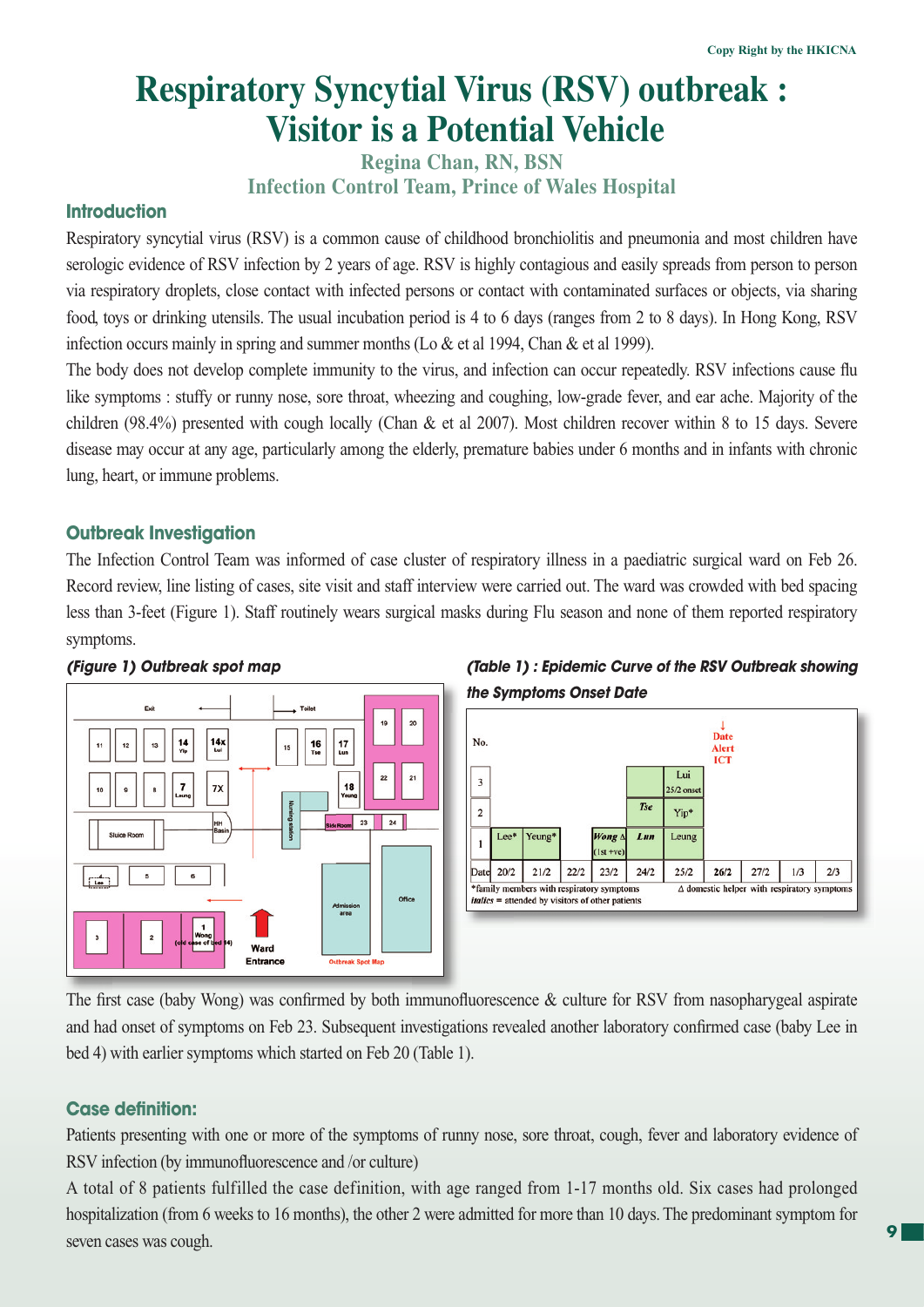Further interviews showed that three families had recent respiratory illness. The domestic helper of baby Wong had severe cough and acute respiratory symptoms. She had frequent visits to baby Wong, and also attended baby Yeung without the permission of ward staff.

| Bed No. | <b>Patient name</b>    | Sex / Age     | Date of<br>adm. | symptom<br>onset date                            | <b>Lab result NPA</b><br>for RSV                                  | <b>Remarks</b>                                                                                              |
|---------|------------------------|---------------|-----------------|--------------------------------------------------|-------------------------------------------------------------------|-------------------------------------------------------------------------------------------------------------|
| Bed 1   | Wong<br>(1st +ve case) | F/10m         | 18/12/2006      | $23/2$ cough $\&$<br>sputum                      | 23/2 RSV +ve.<br>2/3 RSV - ve.                                    | Domestic helper cough.<br>Care Leung (Bed 7).                                                               |
| Bed 4   | Lee                    | M / 79 days   | 17/2/2007       | 20/2 Runny<br>nose & cough                       | 25/2 RSV +ve.<br>5/3 RSV -ve.                                     | Daily home-leave, URTI noted on 23/2.<br>Mom noted to have mild cough on 6/3, advice mask.                  |
| Bed 7   | Leung                  | F/3m          | 5/11/2006       | 25/2 cough &<br>desaturation                     | 25/2 RSV +ve.<br>$5/3$ RSV +ve.<br>8/3 RSV -ve.                   |                                                                                                             |
| Bed 14  | Yip                    | $F / 40$ days | 18/1/2007       | 25/2 cough,<br>sputum &<br>spike fever           | 25/2 RSV +ve.<br>5/3 RSV -ve.                                     | Frequent home-leave & ellder sister had URI at home.                                                        |
| Bed 16  | <b>Tse</b>             | M/7m          | 12/7/2006       | 24/2 cough &<br>sputum                           | 25/2 RSV +ve.<br>$5/3$ RSV +ve.<br>8/3 RSV - ve.                  | Mother was a frequent visitor to Wong (old bed 14)                                                          |
| Bed 17  | Lun                    | M/11m         | 16/1/2007       | 24/2 cough<br>25/2 fever                         | 25/2 RSV +ve.<br>$5/3$ RSV +ve.                                   | Clinically frequent vomiting & cough.<br>Mother is friendly with Tse's (Bed 16) mom & shared meal together. |
| Bed 18  | Yeung                  | M/4m          | 4/10/2005       | 21/2 Runny<br>nose 26/2<br>Runny nose +<br>fever | $26/2 -ve.$<br>Repeat 27/2 NPA<br>$RSV + ve.$<br>5/3 RSV - ve.    | 15/2 - 17/2 home-leave. Mom had URI.                                                                        |
| Bed 14x | Lui                    | M/17m         | 9/2/2007        | 25/2 cough                                       | $25/2 -ve.$<br>$2/3$ RSV +ve.<br>$5/3$ RSV +ve.<br>$8/3$ RSV +ve. | 25/2 Only cough & afebrile. 25/2 NPA -ve.<br>Condition deteroiated, 2/3 cough & Desaturation.               |

### *(Table 2) Patient Line Listing*

## **Infection Control Measures for Outbreak Situation**

- Cohorting / isolation applied with droplet & contact precautions. Designated equipment offered to suspected cases.
- Thorough environmental disinfection by the hospital cleansing team
- Ward entrance controller was assigned and visitors were limited with advice on hand hygiene & mask wearing.
- Ward was closed to new admission
- Discharged patients were given with discharge advice letter
- Computer management system (CMS) alert code activated for all exposed contacts during the surveillance period
- Contact tracing of the whole ward was performed
- Medical surveillance for 10 days to search for further cases

### **Outcome**

Two babies developed respiratory distress requiring intensive care, one of them was put on mechanical ventilation. All babies gradually recovered. There was no secondary spread. The ward resumed normal service after the surveillance period.

### **Discussion**

A definite source could not be identified in this outbreak. Several potential risk factors were observed. There was an oversight of patient clinical conditions. Most of the patients were long-stay cases, 5 of them had chronic chest problems with frequent cough that masked the index of suspicious. Clinically stable patients were frequently given home-leaves and could potentially acquire infections from the community. Infection control monitoring on visitors was difficult. Parents / visitors of these long term patients built up friendship and offer to take care of each other's babies, promoting the risk of cross contamination / infection.

### **Infection Control Implications**

- 1. High vigilance in flu season.
- 2. Prompt implementation of infection control measures when respiratory symptoms of infectious origin are suspected.
- 3. Isolation and cohorting of symptomatic patients, in particular for those with identified pathogens.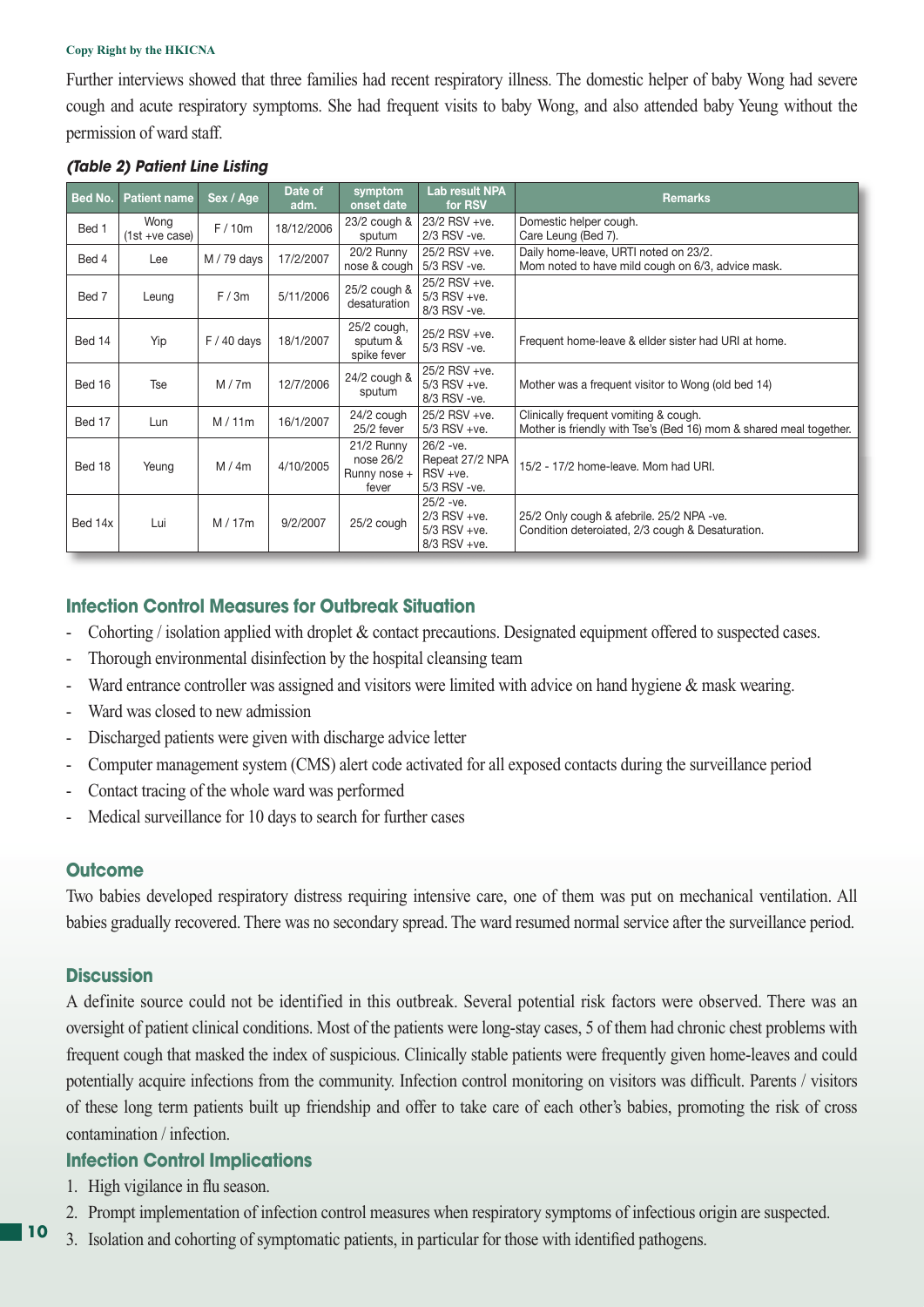4. Education to visitor is essential. Staff should raise the infection control awareness of visitors, remind them of personal and hand hygiene, mask wearing and, preferably, refrain from hospital visit if they have respiratory symptoms.

### **Conclusion**

Our investigation suggested that this outbreak is likely to be associated with visitors or community- acquired cases returned from home leaves. Nosocomial spread of RSV infection can be reduced by visitor education, strict adherence with droplet and contact precautions including cohort nursing, gown and glove wearing and hand hygiene.

### **References**

DCW Chan, WK Chiu & PLS Ip. Respiratory Syncytial Virus and Influenza Infections among Children <=3 Years of Age with Acute Respiratory Infections in a Regional Hospital in Hong Kong HK J Paediatr (New Series) 2007;12:15-21 Janice Y. C. Lo, Wilina W. L. Lim and Anita F. Y. Yeung. Respiratory syncytial virus infection in Hong Kong, 1990-91. J Hong Kong Med Assoc Vol.46, No., March 1994; 42-45

PKS Chan, RYT Sung, KSC Fung, M Hui, KW Chik, FAB Adeyemi-doro & and AF Cheng Epidemiology of respiratory syncytial virus infection among paediatric patients in Hong Kong: seasonality and disease impact. Epidemiology and Infection (1999), 123: 257-262

# **News and Information**

### **A. Congress / Symposium :**

| 1. 18th SHEA (Society for Healthcare Epidemiology of America) Annual Meeting                                  |                       |                                                                                                                            |  |  |  |
|---------------------------------------------------------------------------------------------------------------|-----------------------|----------------------------------------------------------------------------------------------------------------------------|--|--|--|
| 5-8 April, 2008                                                                                               | Orlando, Florida USA  | http://www.shea-online.org                                                                                                 |  |  |  |
| 2. 18th European Congress of Clinical Microbiology & Infectious Diseases                                      |                       |                                                                                                                            |  |  |  |
| 19-22 April, 2008                                                                                             | Barcelona, Spain      | http://www.akm.ch/eccmid2008                                                                                               |  |  |  |
| 3. 26th Annual Meeting of European Society for Paediatric Infectious Diseases (ESPID)                         |                       |                                                                                                                            |  |  |  |
| 14-16 May, 2008                                                                                               | Graz, Austria         | http://www.kenes.com/ESPID                                                                                                 |  |  |  |
| 4. 2008 National Annual Education Conference by Community and Hospital Infection Control Association (CHICA): |                       |                                                                                                                            |  |  |  |
| 29 May – 5 Jun, 2008                                                                                          | Montreal, PQ, Canada  | http://www.chica.org                                                                                                       |  |  |  |
|                                                                                                               |                       | 5. APIC (Association for Professionals in Infection Control & Epidemiology) 35 <sup>th</sup> Annual Educational Conference |  |  |  |
| 15-19 June 2008                                                                                               | Colorado, Denver, USA | http://www.apic.org                                                                                                        |  |  |  |
|                                                                                                               |                       | 6. $13th$ ICID (International Congress on Infectious Diseases) by International Society for Infectious Diseases            |  |  |  |

### **B. Guidelines**

1. CDC Guideline for Isolation Precautions: Preventing Transmission of Infectious Agents in Healthcare Settings 2007 http://www.cdc.gov/ncidod/dhqp/gl\_isolation.html

19-22June, 2008 Kuala Lumpur, Malaysia http://www.isid.org/13th\_icid

2. WHO Interim guideline on Infection prevention and control of epidemic- and pandemic-prone acute respiratory diseases in health care (2007)

http://www.who.int/csr/resources/publications/WHO\_CD\_EPR\_2007\_6/en/index.html

### **C. Course**

| <b>Course</b>                       | Duration                                      | No of participants |  |
|-------------------------------------|-----------------------------------------------|--------------------|--|
| Infection Control Course for Nurses | <sup>1</sup> 3rd September -5th November 2007 | 185                |  |

Starting from this course, HKICNA initiates to put the course materials onto our home page for course members' acccess.